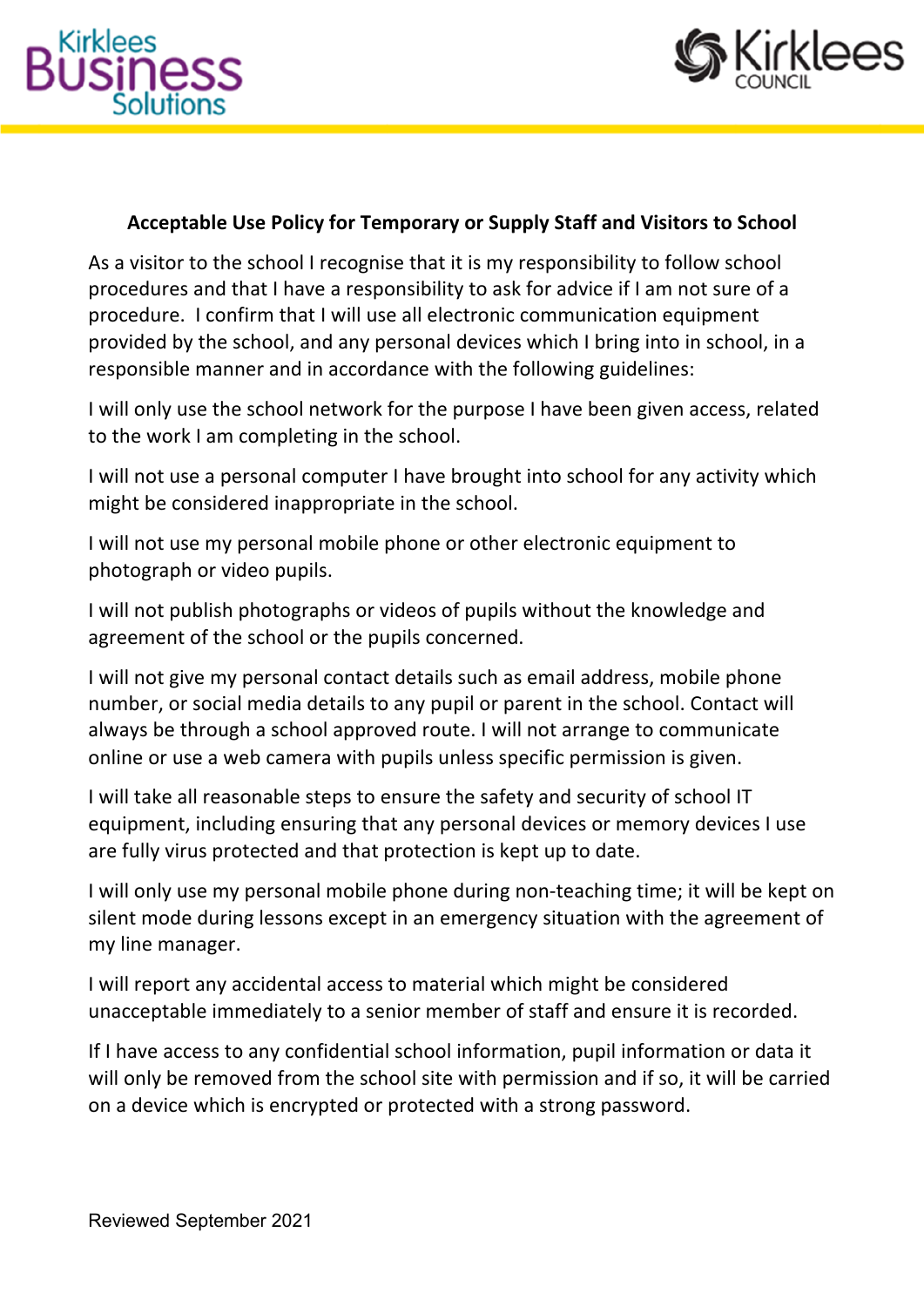



I will report immediately any accidental loss of personal or sensitive information to a senior member of staff so that appropriate action can be taken.

I understand that I have a duty of care to ensure that students in school use all forms of electronic equipment and devices safely and should report any inappropriate usage to a senior member of staff.

I will not publish or share any information I have obtained whilst working in the school on any personal website, blog, social networking site or through any other means, unless I have permission from the school.

I understand that the school has the right to examine or delete any files that may be held on its computer system, to monitor any internet sites visited and emails exchanged and, if necessary to report anything which may constitute a criminal offence.

I understand that by not following these rules I may be subject to disciplinary procedures

Name....................................................................................................

Signed....................................................................................

Date……………………………………………………………………………………